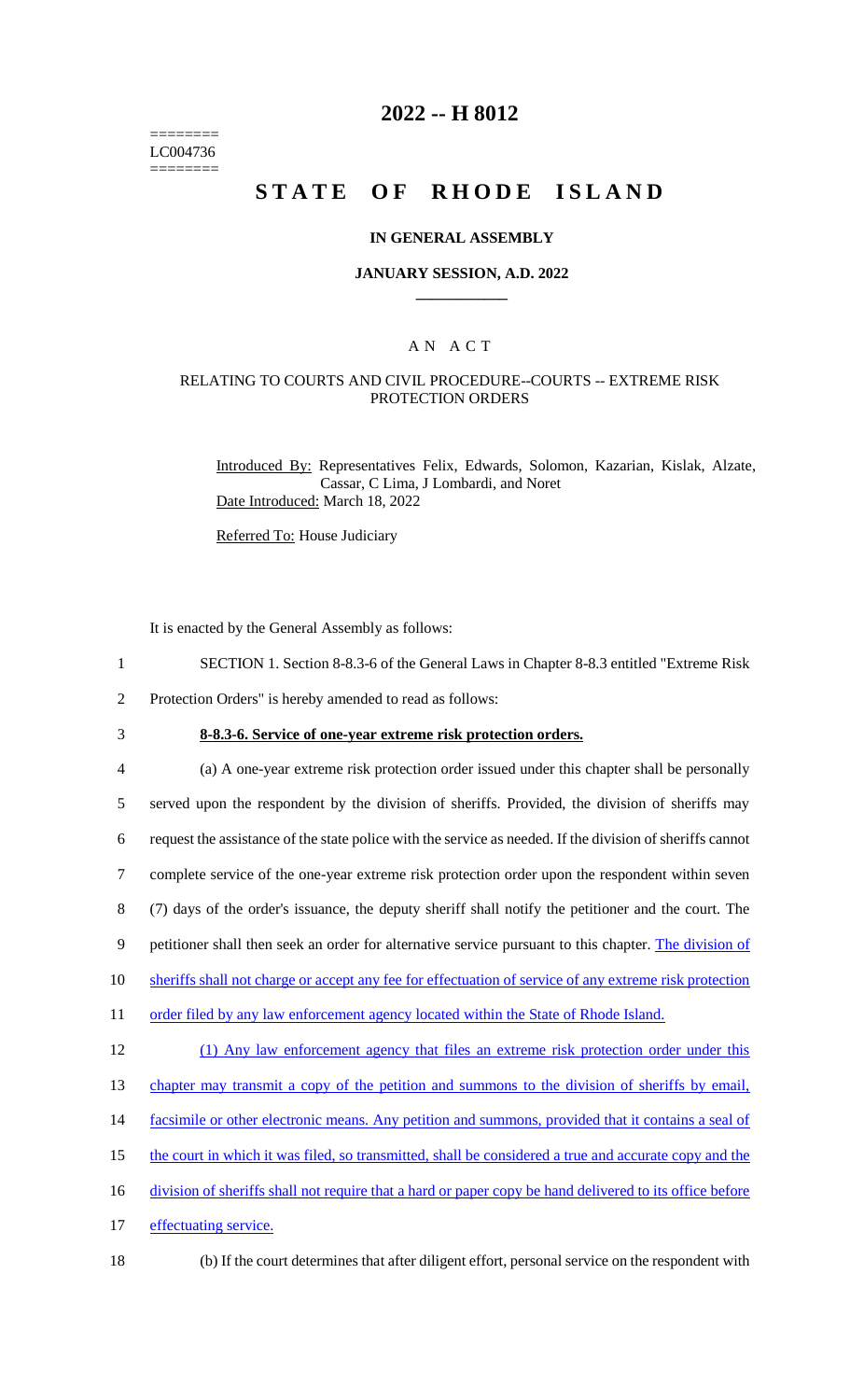or of any documents as required pursuant to this chapter cannot be made, then the court may order an alternative method of service designed to give reasonable notice to the respondent. Alternative service may include, but shall not be limited to: service by certified and regular mail at respondent's last-known address or place of employment; leaving copies at the respondent's dwelling or usual place of abode with a person of suitable age and discretion residing therein; or by affixing a summons to the door of the respondent's residence. Provided, due to the nature of these proceedings, notice shall not be given by publication in a newspaper.

 (c) In the event personal service of any order, notice, or other document issued pursuant to this chapter cannot be obtained, the court shall have discretion to continue any extreme risk protection order, and hearing thereon, as the court deems appropriate, until service can be made upon the respondent.

 (d) Upon receipt of alternative service of any order, notice, or other document issued pursuant to this chapter, the respondent shall comply with the order, notice, or document as if personally served.

SECTION 2. This act shall take effect upon passage.

======== LC004736 ========